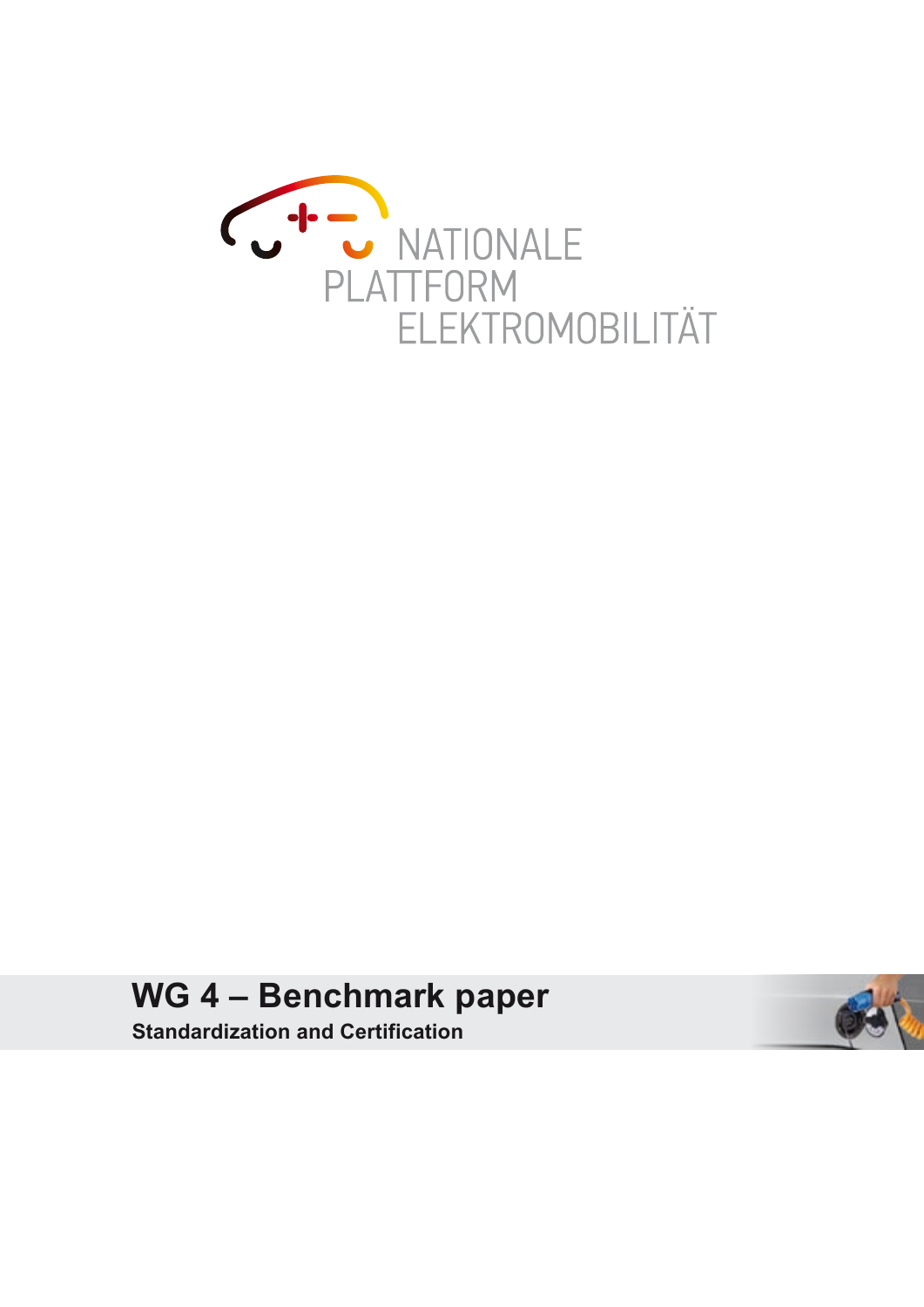

## **Benchmark paper on the main requirements for the development of electromobility on a European and international scale**

*Working Group 4 "Standardization and Certification" of the National Platform for Electromobility set up by the German Federal Government has developed a "German Standardization Roadmap for Electromobility" on the basis of cross-sectoral cooperation within German industry. This roadmap provides an overview of existing structures and decisions made within the standardization landscape and addresses essential requirements and recommendations for action needed for e-mobility to see a breakthrough in Europe and the rest of the world. This benchmark paper summarizes the central demands put forward in the standardization roadmap. It identifies the framework conditions required for standardization, defines specific recommendations for action, and points out what further action is needed.*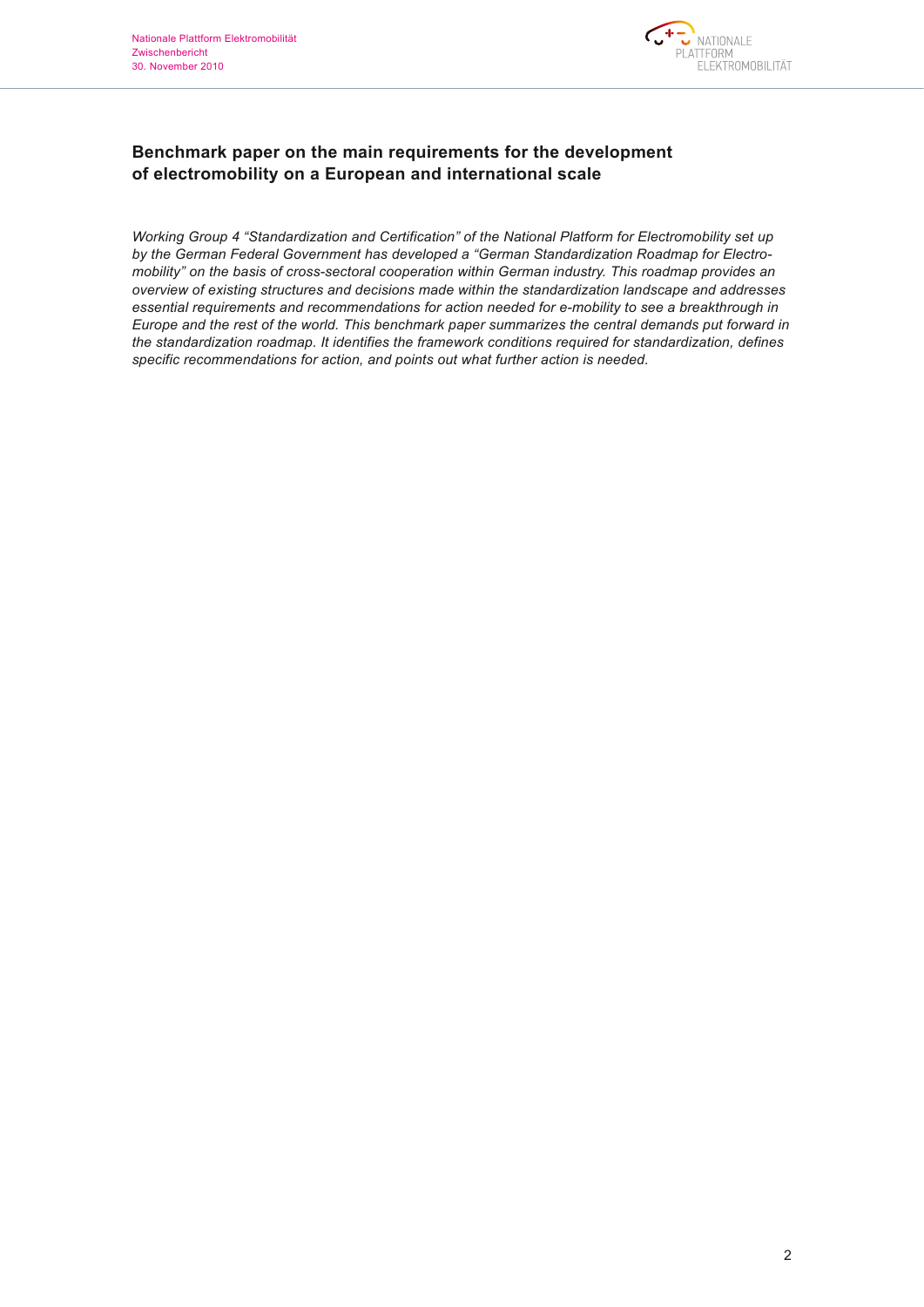

## **I. Framework conditions**

## **Political action is needed at European and international level**

The close networking of research and development, and of regulatory and legislative frameworks with standardization is necessary. National standardization and regulation carried out by certain countries must not impede harmonization at an international level.

#### **Standardization must be quick and international**

At present, national and international standardization concepts compete with one another. However, since road vehicle markets are international, efforts must aim towards developing international standards right from the start. The same applies to interfaces between e-vehicles and infrastructure. Standardization at national or European level alone is considered to be inadequate. It is therefore essential that national standards proposals be processed quickly and that German results be transferred to international standardization as soon as possible.

## **Coordination and focus are absolutely essential**

Because e-mobility involves so many actors and sectors, collaboration among all relevant bodies, and coordination by DIN's Electromobility Office and the steering committee EMOBILITY (DKE/NA Automobil) are important to avoid duplication of work. New bodies should not be created; instead, the existing committees within DIN and DKE are to be strengthened.

## **Standards must be clear and unambiguous**

To encourage innovation, standards should be function-related and should avoid the definition of specific technical solutions (i.e. they should be performance-based rather than descriptive).

Nevertheless, some technical solutions need to be defined in interface standards to ensure interoperability (e.g. between vehicles and the network infrastructure).

#### **A uniform worldwide charging infrastructure is necessary (interoperability)**

It must be possible to charge electric vehicles "everywhere, at all times": interoperability of vehicles of different makes with the infrastructure provided by various operators must be ensured. The standardization of charging techniques and billing / payment systems must ensure the development of a useroriented, uniform, safe and easy-to-operate charging interface. User interests must have priority over the interests of individual companies.

#### **Existing standards must be used and further developed without delay**

There are already a number of necessary standards in the established sectors "automotive technology" and "electrical engineering". These must be appropriately utilized and made known. Providing information on these standardization activities and their status are a vital part of this standardization roadmap.

Moreover, the necessary work should focus less on initiating new standards projects than on expanding/adapting existing standards and specifications to the needs of e-mobility. Cross-sectoral cooperation at international level is required particularly for the standardization of interfaces.

#### **Participation in European and international standardization is essential**

In order to achieve our aims – and to ensure we have have active influence - a greater participation at national and international level is needed. This means that German companies must play a greater part in German, European and international standards work.

Standards work is to be seen as an integral component of R&D projects and thus eligible for funding.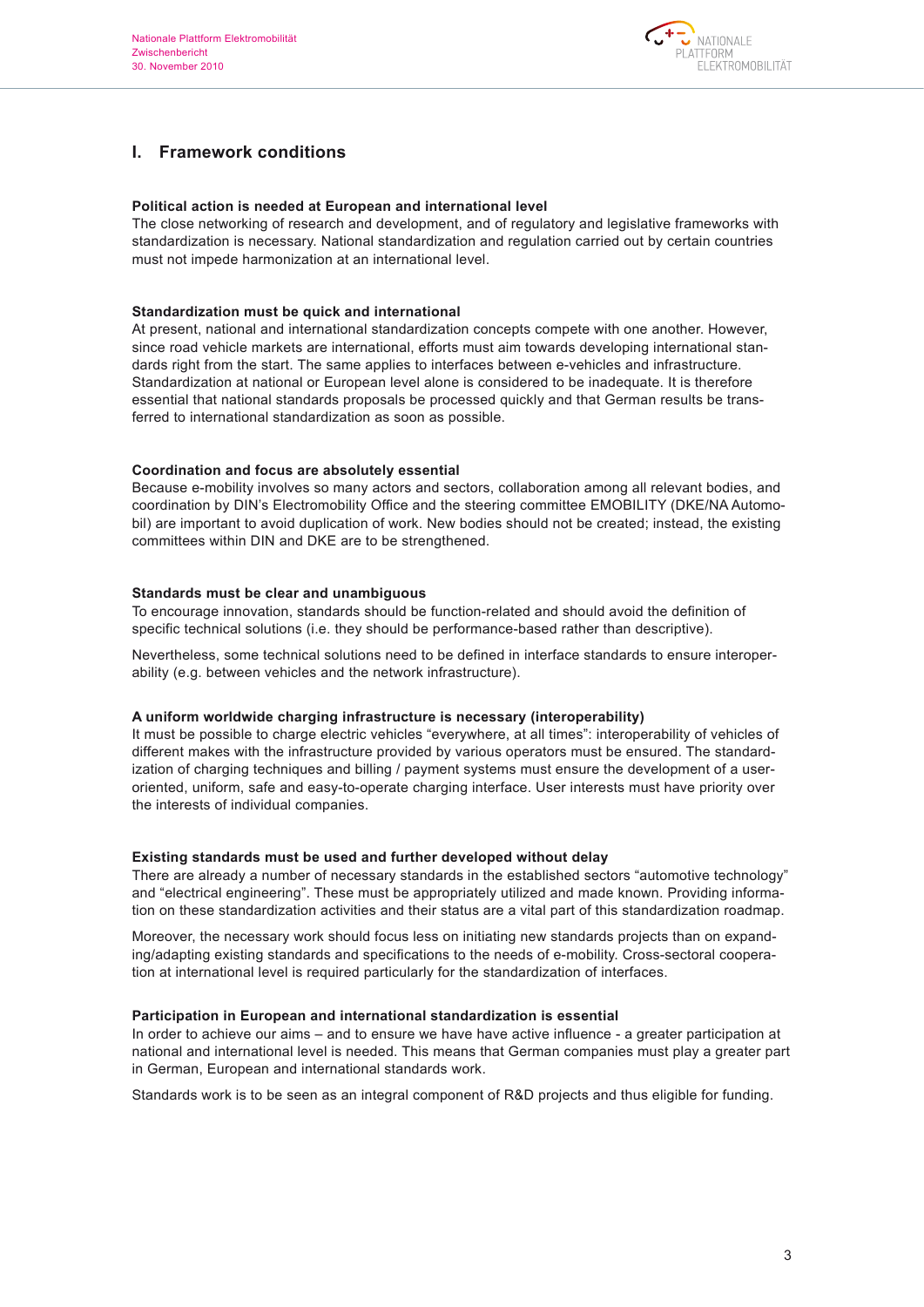

# **II. Specific recommendations for action**

German industry makes the following recommendations for action for the implementation of electromobility at European and international level:

| Recommendation                                                                                                         | <b>Explanation</b>                                                                                                                                                                                                                                                                                                                                                                                                                                                                                                  |
|------------------------------------------------------------------------------------------------------------------------|---------------------------------------------------------------------------------------------------------------------------------------------------------------------------------------------------------------------------------------------------------------------------------------------------------------------------------------------------------------------------------------------------------------------------------------------------------------------------------------------------------------------|
| Use of type 2 AC charging<br>accessories as specified in<br>IEC 62196-2                                                | The charging accessories system must ensure interoperability and connectivity<br>between the vehicle and the infrastructure using a uniform, easy-to-use and universal<br>solution. The concept of the IEC 62196-2 configuration type 2 charging accessories<br>offers the most flexible and most mature solution with a view to the necessary harmoni-<br>zation in Europe. For this reason, German industry demands that the charging acces-<br>sory of configuration type 2 as specified in IEC 62196-2 be used. |
| The use of shutters for<br>charging accessories is<br>questionable                                                     | The use of shutters (as in IEC 62196-2, type 3) is not considered necessary to ensure<br>the safety of charging accessories. Furthermore, there are strong misgivings about the<br>safety and functional reliability of charging accessories with shutters, since experts are<br>of the opinion that there is insufficient experience on the probability of failure due to<br>wear and contamination in long-term outdoor use.                                                                                      |
| Use of charging modes 1 to 3                                                                                           | Recommendations on charging modes (mode 1, 2 and 3 in accordance with IEC 61851-1):                                                                                                                                                                                                                                                                                                                                                                                                                                 |
|                                                                                                                        | ■ Mode 1 as in IEC 61851 requires the provision of a residual current device (RCD) in<br>the infrastructure. However, energy suppliers and grid operators do not recommend<br>its use because it cannot always be ensured that a protective earth conductor and<br>RCD are provided in installations, and the consumer cannot check this in every case.                                                                                                                                                             |
|                                                                                                                        | $\blacksquare$ It is recommended that mode 2 be used for existing installations.                                                                                                                                                                                                                                                                                                                                                                                                                                    |
|                                                                                                                        | ■ Mode 3 is recommended for new installations. Technically, mode 3 offers the option<br>of direct load management via the charging interface, including feeding energy back<br>into the grid, and thus meets the conditions for linking electric vehicles to the smart<br>grid.                                                                                                                                                                                                                                     |
| Promoting conductive (direct,<br>wired) charging and demand-<br>compliant specification of<br>inductive charging modes | German industry sets the following priorities for the rapid introduction of an interoper-<br>able charging infrastructure:                                                                                                                                                                                                                                                                                                                                                                                          |
|                                                                                                                        | <b>E</b> German industry's top priority is conductive charging. AC charging (modes 1 to 3)<br>with up to 63 A (44 kW) three-phase (mode 3); DC charging: more than 50 kW).                                                                                                                                                                                                                                                                                                                                          |
|                                                                                                                        | ■ Currently several basic technical framework conditions for the inductive charging of<br>electric vehicles are being developed in various projects. At present, well-founded<br>standards proposals can only be drawn up once the results of these projects are<br>available.                                                                                                                                                                                                                                      |
|                                                                                                                        | In the opinion of German industry, battery-switching systems are not of high priority<br>at present. In view of the amount of research still required, the same applies to redox<br>flow systems.                                                                                                                                                                                                                                                                                                                   |
| <b>Standardization of battery</b><br>geometry only at cell level                                                       | The standardization of the external geometry of batteries is rejected as this would lead<br>to restrictions placed on vehicle design which would have a negative effect on com-<br>petition. The standardization of cell dimensions and the location of connections in the<br>battery system should be encouraged.                                                                                                                                                                                                  |
| <b>Cooperation between the</b><br>standards organizations ISO<br>and IEC must be ensured                               | It remains to be seen whether or not the Memorandum of Understanding between<br>ISO and IEC which is currently in the process of being adopted is implemented to the<br>extent necessary. Concerted efforts within the Joint Working Groups under mode 5<br>are needed to strengthen international consensus-building between ISO and IEC. This<br>applies especially to the subjects involving interfaces named in this paper.                                                                                     |
| Involving SAE in ISO/IEC<br>work                                                                                       | Standardization is to be carried out in the established international organizations ISO<br>and IEC. Consortia, particularly SAE, must be called upon to participate in standards<br>work at ISO and IEC instead of developing their own additional specifications. Germany<br>must work towards achieving this.                                                                                                                                                                                                     |
| <b>Cooperation with China</b>                                                                                          | German standards setters and the German Chinese Joint Committee of Industry and<br>Trade should actively work towards ensuring that China is involved in international<br>standardization to a greater extent.                                                                                                                                                                                                                                                                                                      |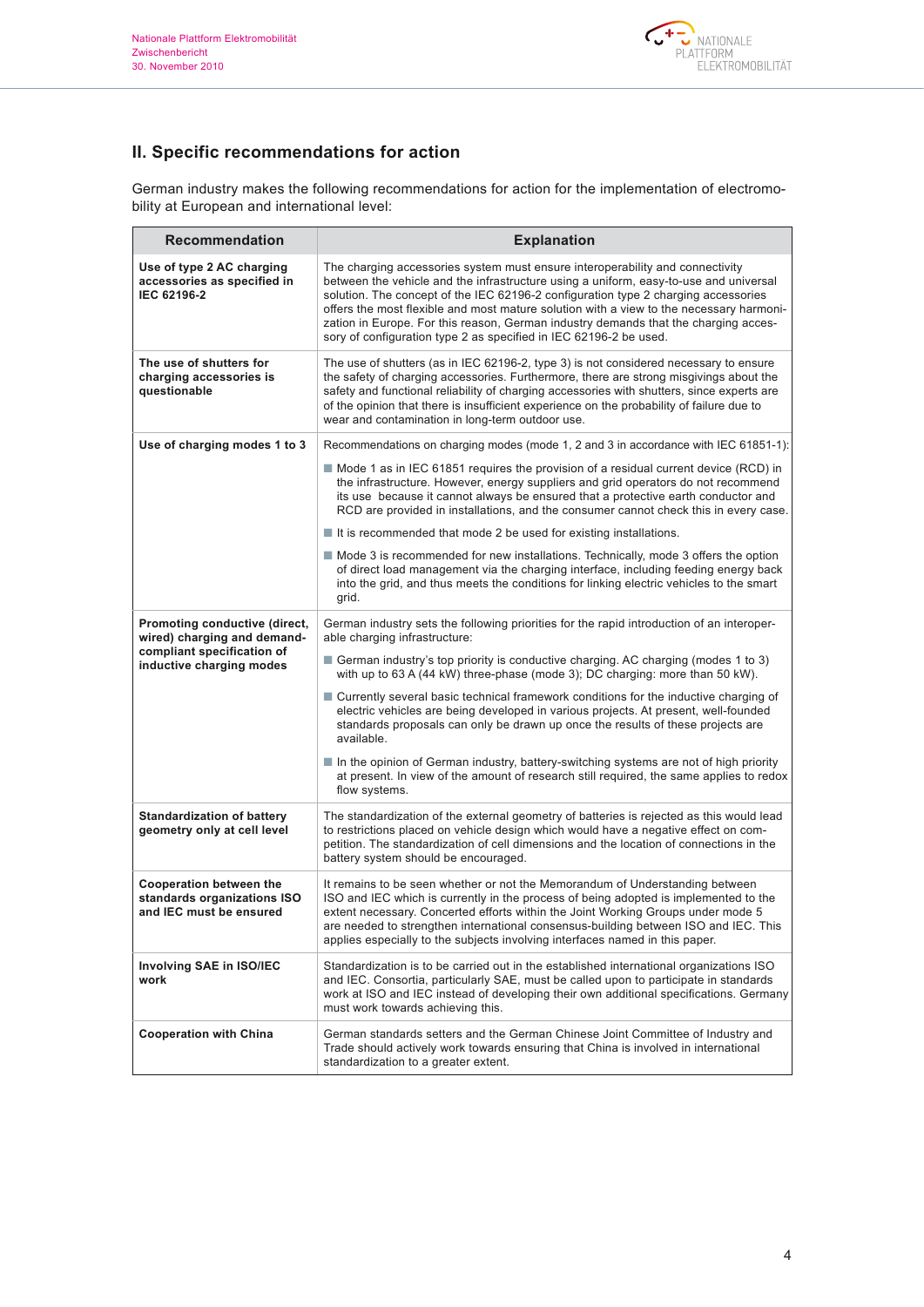

# **III. Further necessary standardization activities**

German industry sees a need for the following standardization activities in the electromobility sector.

| <b>Activities needed</b>                                            | <b>Activities needed</b>                                                                                                                                                                                                                                                                                                                                                                                                                                                                                                                                                                                                     |
|---------------------------------------------------------------------|------------------------------------------------------------------------------------------------------------------------------------------------------------------------------------------------------------------------------------------------------------------------------------------------------------------------------------------------------------------------------------------------------------------------------------------------------------------------------------------------------------------------------------------------------------------------------------------------------------------------------|
| <b>Electrical safety of the</b><br>charging station                 | The future standard IEC 60364-7-722: "Low voltage electrical installations: Part 7-722:<br>Requirements for special installations or locations -Supply of Electrical Vehicle" is<br>currently being prepared. This work should be completed as soon as possible.                                                                                                                                                                                                                                                                                                                                                             |
| Electrical safety of the high-<br>voltage on-board system           | Essential safety requirements for the electric vehicle, its rechargeable energy storage<br>system, the operational safety of electrical systems and personal protection are<br>covered in the ISO 6469 series. Work on ISO 6469-3 is to be completed without delay.                                                                                                                                                                                                                                                                                                                                                          |
| <b>Cables for road vehicles</b>                                     | Cables for voltages over 600 V are not covered at present. ISO 6722 and ISO 14572<br>are to be expanded to include cables for voltages up to 1000 V and 1500 V.                                                                                                                                                                                                                                                                                                                                                                                                                                                              |
| Electrical, chemical and<br>mechanical safety of battery<br>systems | The safety of battery systems is an area in which uniform standards are to be given<br>high priority. Work on current projects (ISO 12405) in this area is to be completed as<br>soon as possible.                                                                                                                                                                                                                                                                                                                                                                                                                           |
|                                                                     | Current test methods need to be further developed and continually adapted to meet<br>international demands.                                                                                                                                                                                                                                                                                                                                                                                                                                                                                                                  |
| <b>Electromagnetic compatibility</b><br>of vehicles                 | To ensure electromagnetic compatibility (EMC) at the drive system and overall system<br>levels, tests have to be conducted under defined load conditions, and the requirements<br>concerning immunity and field strengths must be adjusted in keeping with technological<br>progress.                                                                                                                                                                                                                                                                                                                                        |
|                                                                     | In this context, the EMC standards being dealt with in cooperation with the CISPR<br>should be taken into account. Some of these standards should be amended by add-<br>ing new parts to the series. Attention should be paid to special needs for the various<br>vehicle categories, e.g. for category M3.                                                                                                                                                                                                                                                                                                                  |
| Compatibility with smart grid<br>communication methods              | Compatibility with smart grid communication methods must be ensured. This means<br>that it will be necessary to provide seamless communication between the vehicle charg-<br>ing station and the charging station infrastructure, taking into consideration current<br>activities in connection with ISO/IEC 15118 "Road vehicles - Communication protocol<br>between electric vehicle and grid". Requirements arising from electromobility develop-<br>ments must be taken into consideration when the smart grid is being set up. Work on<br>ISO/IEC 15118 is to be completed as soon as possible under German leadership. |
| Load management - with low<br>and high temporal dynamics            | Suitable application and communication protocols need to be defined for load manage-<br>ment in smart grids, taking into account all relevant factors (predictability of energy<br>availability, pricing flexibility etc.).                                                                                                                                                                                                                                                                                                                                                                                                  |
| Restart after power failures<br>(reboot grid)                       | After power failures, the time at which the electric grid is switched back on is a critical<br>issue. To avoid grid instability due to a large number of vehicles having to be charged<br>at the same time, suitable mechanisms for a controlled restart of charging procedures<br>need to be defined and standardized.                                                                                                                                                                                                                                                                                                      |
| Interfaces for vehicle<br>diagnostics                               | Vehicle diagnosis is defined in the relevant ECE regulations. The extent to which the<br>data exchange protocols for these interfaces defined in various ISO Standards can be<br>modified or augmented to meet the special needs of electric vehicles is to be investi-<br>gated.                                                                                                                                                                                                                                                                                                                                            |
| <b>External interfaces -</b><br>DC plugs                            | DC plugs are being standardized in IEC 62196-3 which is being developed by IEC/SC<br>23H. Germany has proposed that the type 2 AC accessory be expanded to allow for DC<br>charging. It is to be ensured that this proposal be included in the IEC standard.                                                                                                                                                                                                                                                                                                                                                                 |
| <b>External interfaces -</b><br>charging stations                   | Charging stations – including charging modes – are being dealt with by IEC/TC 69 in<br>the IEC 61851 series "Electric vehicle conductive charging systems". It is to be ensured<br>that IEC 61851 be developed so that it remains open to new technologies. Part 21 of<br>this series describes electric vehicle requirements and is to be harmonized with ISO<br>6469-3 accordingly - preferably in a mode 5 JWG.                                                                                                                                                                                                           |
| <b>Charging station user</b><br>interface                           | The use of graphic symbols is recommended for the charging station user interface so<br>as to ensure intuitive and safe operation by a wide range of users. The extent to which<br>graphic symbols can be used for man-machine-interaction and safety marking, and the<br>necessity of further standardization remain to be investigated, as should the need for<br>standardization as regards accessibility.                                                                                                                                                                                                                |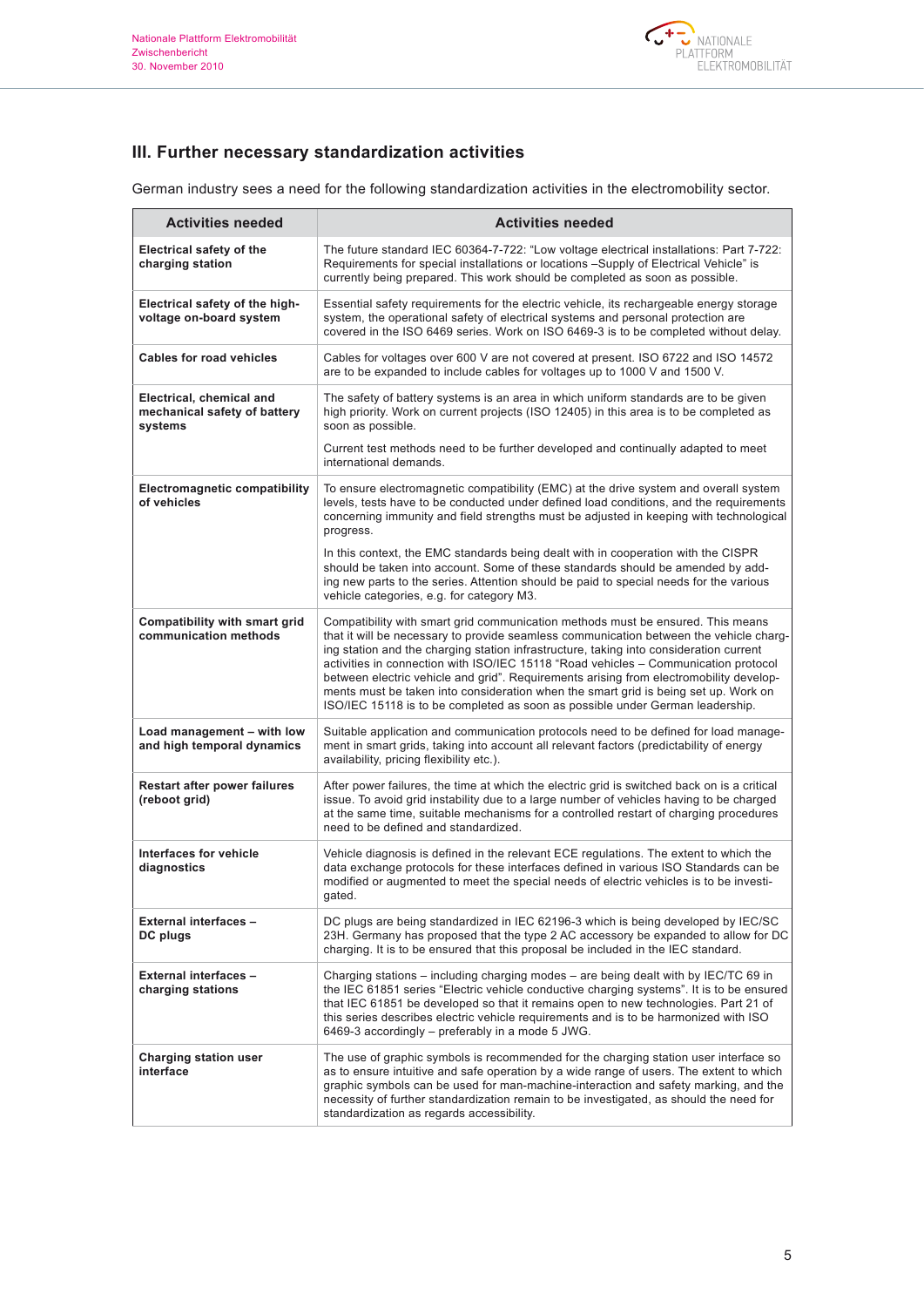

| Inductive charging                                                          | Currently several basic technical framework conditions for the contactless charging<br>of electric vehicles are being developed in various funded projects. At present, well-<br>founded standards proposals can only be drawn up when the results of these projects<br>are available.                                                                                                                                                                                           |
|-----------------------------------------------------------------------------|----------------------------------------------------------------------------------------------------------------------------------------------------------------------------------------------------------------------------------------------------------------------------------------------------------------------------------------------------------------------------------------------------------------------------------------------------------------------------------|
|                                                                             | Further course of action with regard to the standards proposal submitted to the IEC<br>(IEC 61980-1; "Electric vehicle inductive charging systems") is to be voted on without<br>delay. Active and timely participation of German experts at international level as well<br>should be aimed at in order to prevent the premature standardization of technical<br>solutions which would inhibit technical progress and unnecessarily restrict the diversity<br>of good solutions. |
| <b>Functional safety of charging</b><br>stations                            | The development of a standard defining procedures is recommended to ensure the<br>functional safety of charging stations. A risk analysis must first be carried out before this<br>standard can be drafted.                                                                                                                                                                                                                                                                      |
| <b>Functional safety of vehicles</b>                                        | IEC 61508 and ISO 26262 are both process-oriented standards that in principle can be<br>used for all electronic systems within vehicles. Energy storage is a complex, extremely<br>sensitive system. Guidelines should be developed on the basis of ISO 26262.                                                                                                                                                                                                                   |
| IT security and data<br>protection                                          | This topic is very important, but is not being adequately addressed at present. It is<br>recommended that a Working Group be set up with BSI participation.                                                                                                                                                                                                                                                                                                                      |
| <b>Environmental conditions</b><br>for electrical and electronic<br>systems | The extent to which ISO 16750 "Road vehicles - Environmental conditions and test-<br>ing for electrical and electronic equipment" can be modified or augmented to meet the<br>special needs of electric vehicles is to be investigated.                                                                                                                                                                                                                                          |
| Entire vehicle - performance<br>and consumption character-<br>istics        | The following standards covering the entire vehicle, including the drivetrain, shall be<br>reviewed to see if any additions are necessary:                                                                                                                                                                                                                                                                                                                                       |
|                                                                             | ISO 23828 Fuel cell road vehicles                                                                                                                                                                                                                                                                                                                                                                                                                                                |
|                                                                             | ISO 23274-1 Hybrid-electric road vehicles                                                                                                                                                                                                                                                                                                                                                                                                                                        |
|                                                                             | ISO 23274-2 Externally chargeable hybrid-electric road vehicles                                                                                                                                                                                                                                                                                                                                                                                                                  |
|                                                                             | ISO 23274-3 Charging                                                                                                                                                                                                                                                                                                                                                                                                                                                             |
|                                                                             | ISO TR 11954 and ISO TR 11955 Charge balance measurement                                                                                                                                                                                                                                                                                                                                                                                                                         |
|                                                                             | ISO 8715 Road operation characteristics                                                                                                                                                                                                                                                                                                                                                                                                                                          |
|                                                                             | Furthermore, electric vehicle quiescent power consumption values must also be taken<br>into consideration.                                                                                                                                                                                                                                                                                                                                                                       |
| Consumption/charging<br>infrastructure                                      | It is recommended that specifications be defined regarding reliable internal consump-<br>tion in the charging infrastructure, particularly during periods of inactivity.                                                                                                                                                                                                                                                                                                         |
| <b>Entire vehicle after accidents</b>                                       | To ensure safety in case of accidents, there is an urgent need for measures to allow<br>simple and safe identification of the vehicle (HV, Li+, other hazardous substances etc.)<br>The preparation of standards on drafting emergency rescue guidelines (including isola-<br>tion of voltage sources by rescuers) needs to be commenced in the medium term.                                                                                                                     |
| <b>Battery system after</b><br>accidents<br>(research need)                 | Studies must be carried out to determine how battery systems can be brought into a<br>safe condition after an accident, and the need for standardization is to be determined<br>on the basis of these studies.                                                                                                                                                                                                                                                                   |
| <b>Battery service life</b><br>(research need)                              | Currently, the parties involved do not see any immediate need for a standard on<br>methods to determine the remaining service life of a battery by recording the required<br>characteristic values. This may, however, be a subject for research which can be inte-<br>grated into future standardization activities.                                                                                                                                                            |
| Load spectra<br>(research needs)                                            | As the operation of purely e-vehicles may differ from that of present vehicles with inter-<br>nal combustion engines, research in the field of determining load spectra is considered<br>necessary.                                                                                                                                                                                                                                                                              |
| <b>Capacitors (including</b><br>ultracaps)<br>(research needs)              | Research in the field of capacitors for electric vehicle drive is considered necessary.                                                                                                                                                                                                                                                                                                                                                                                          |